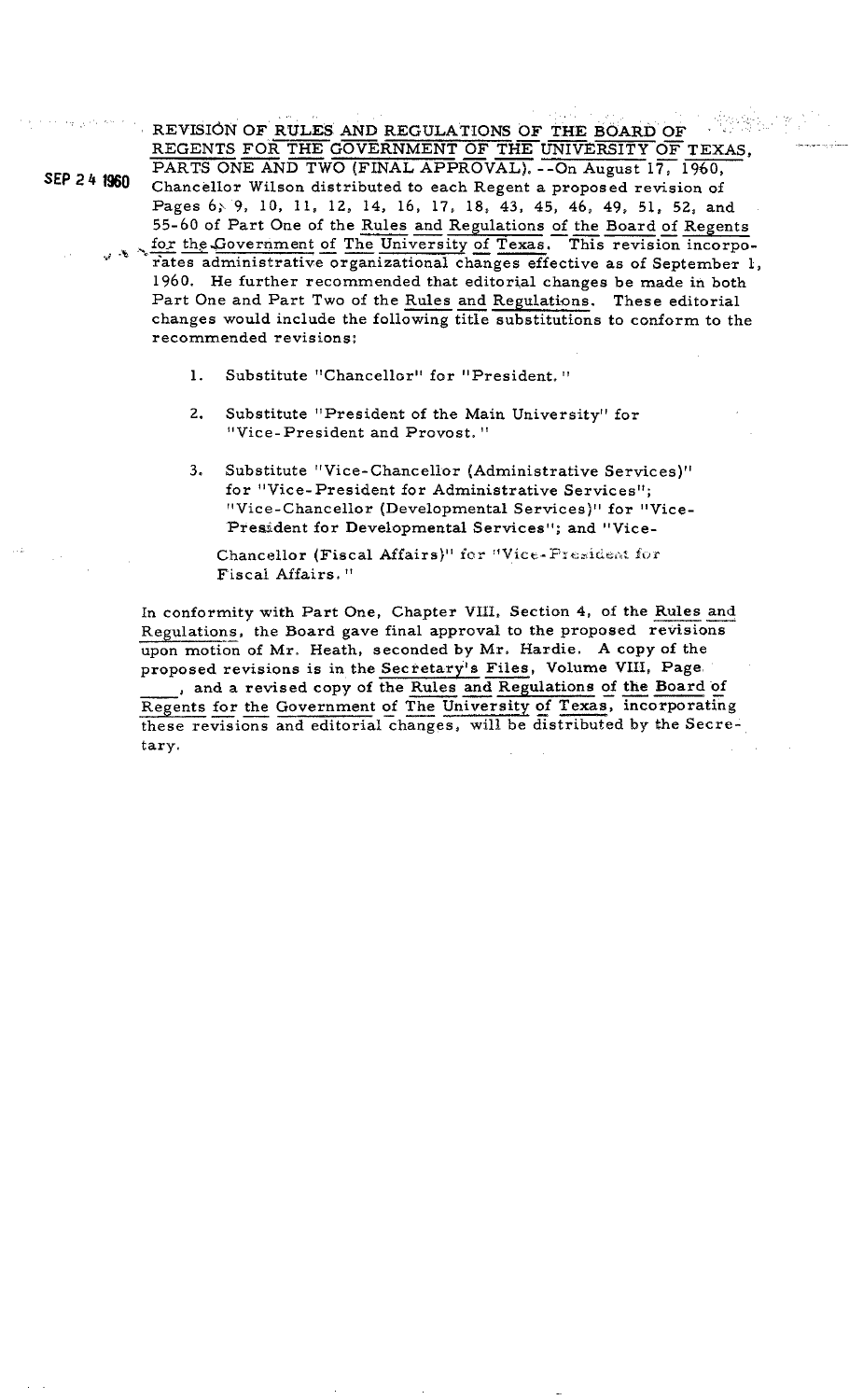REVISION OF RULES AND REGULATIONS OF THE BOARD OF TEXAS, REGENTS FOR THE GOVERNMENT OF THE UNIVERSITY OF TEXAS, REVISION OF RULES AND REGULATIONS OF THE BOARD OF REGENTS FOR THE GOVERNMENT OF THE UNIVERSITY OF TEXAS, THE CORNE AND TWO (FINAL APPROVAL). --On August 17, 1960, Chancellor Wilson distributed to each Regent a proposed revision of Pages 6; 9, 10, 11, 12, 14, 16, 17, 18, **43,** 45, 46, 49, 51, 52, and REGENTS FOR THE GOVERNMENT OF THE UNIVERSITY OF TEXAS,<br>PARTS ONE AND TWO (FINAL APPROVAL). -- On August 17, 1960,<br>Chancellor Wilson distributed to each Regent a proposed revision of<br>Pages 6, 9, 10, 11, 12, 14, 16, 17, 18, Chancellor Wilson distributed to each Regent a proposed revision of Pages 6, 9, 10, 11, 12, 14, 16, 17, 18, 43, 45, 46, 49, 51, 52, and 55-60 of Part One of the Rules and Regulations of the Board of Regents for the Governm For the Government of The University of Texas. This revision incorporates administrative organizational changes effective as of September 1960. He further recommended that editorial changes be made in both Part One and Par changes would include the following title substitutions to conform to the recommended revisions:

- 1. Substitute "Chancellor" for "President. "
- 2. Substitute "President of the Main University" for "Vice-President and Provost."
- **3.** Substitute "Vice-Chancellor (Administrative Services)" for "Vice-President for Administrative Services"; "Vice-Chancellor (Developmental Services)" for "Vice-President for Developmental Services"; and "Vice-

REVISION OF RULES AND REGULATIONS, BOARD OF REGENTS, REFERRED TO SPECIAL COMMITTEE ON BOARD PROCEDURES. -- It is reported for the record that a draft copy of the revised Rules and Regulations of the Board of Regents which is system-wide in effect was mailed to each Regent on September 19, 1959, This item was referred to the Special Committee on Board Procedures with the request that each Regent send to Committee Chairman Hardie any suggested changes in the proposed revision and that an effort be made to have the final revision submitted for approval at the January 1960 meeting.

In addition to these Rules and Regulations for the Government of The University of Texas, there is to be an institutional supplement for each of the component institutions of the system. The supplement for the Main University will be mailed to each Regent at an early date.

There will also be mailed at an early date the Fiscal Rules and Regulations (System-Wide) which should be adopted by the Board at the November 1959 meeting in order to comply with the current Appropriation Bill, Section 18, Article IV, requiring such regula-<br>tions to be revised at least biennially within 90 days after the beginning of the fiscal year. **The set of the fiscal year**.

~~~ -

1959

3 1960

**OCT**